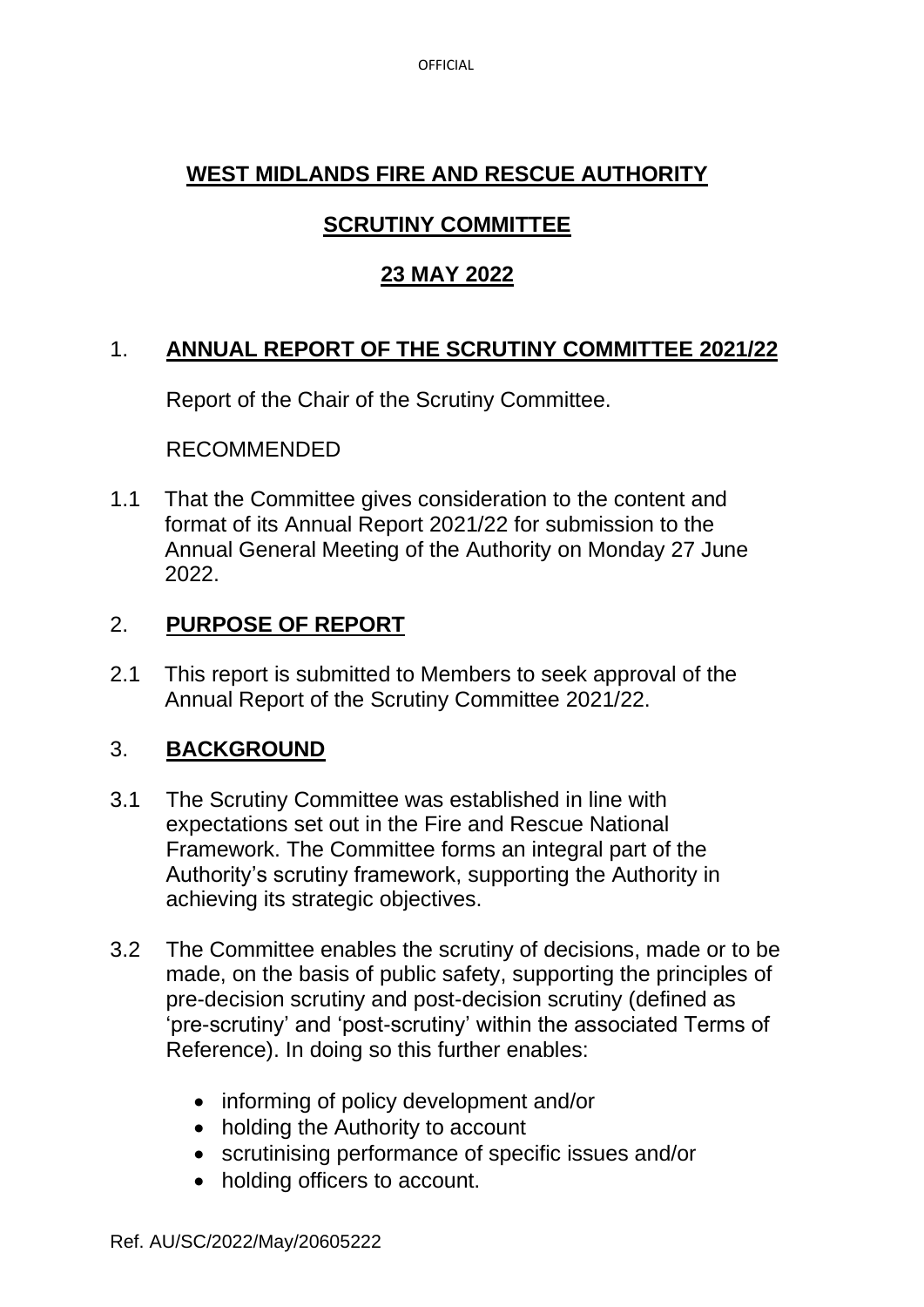- 3.3 Further information on the role of the committee including its full Terms of Reference are included within the Appendix A of the draft Annual Report.
- 3.4 The draft Annual Report for 2021/22 has been prepared in liaison with the Chair of the Scrutiny Committee and is attached for comments by the Committee in preparation for submission of the report to the Annual General Meeting of the Authority (27 June 2022).
- 3.5 It should be noted that meetings of the Scrutiny Committee were put on hold when the Authority implemented business continuity arrangements in March 2020 in response to the then emerging Covid 19 Pandemic. Meetings of the committee were reconvened as of 1 November 2021. This is reflected within the draft Annual Report.

### 4. **EQUALITY IMPACT ASSESSMENT**

4.1 In preparing this report an initial Equality Impact Assessment is not required and has not been carried out because the matters contained in this report do not relate to a policy change.

### 5. **LEGAL IMPLICATIONS**

5.1 There are no particular legal requirements for the Authority to establish a Scrutiny Committee; it is however, considered good practice for authorities to have a means through which monitoring and review of the Authority's policies and practices can be undertaken.

# 6. **FINANCIAL IMPLICATIONS**

6.1 Advice may be provided internally by Officers at no direct cost to the Authority, supporting the Committee in its work. The Scrutiny Committee can, if required, access resources to be able to engage external professional advice where applicable.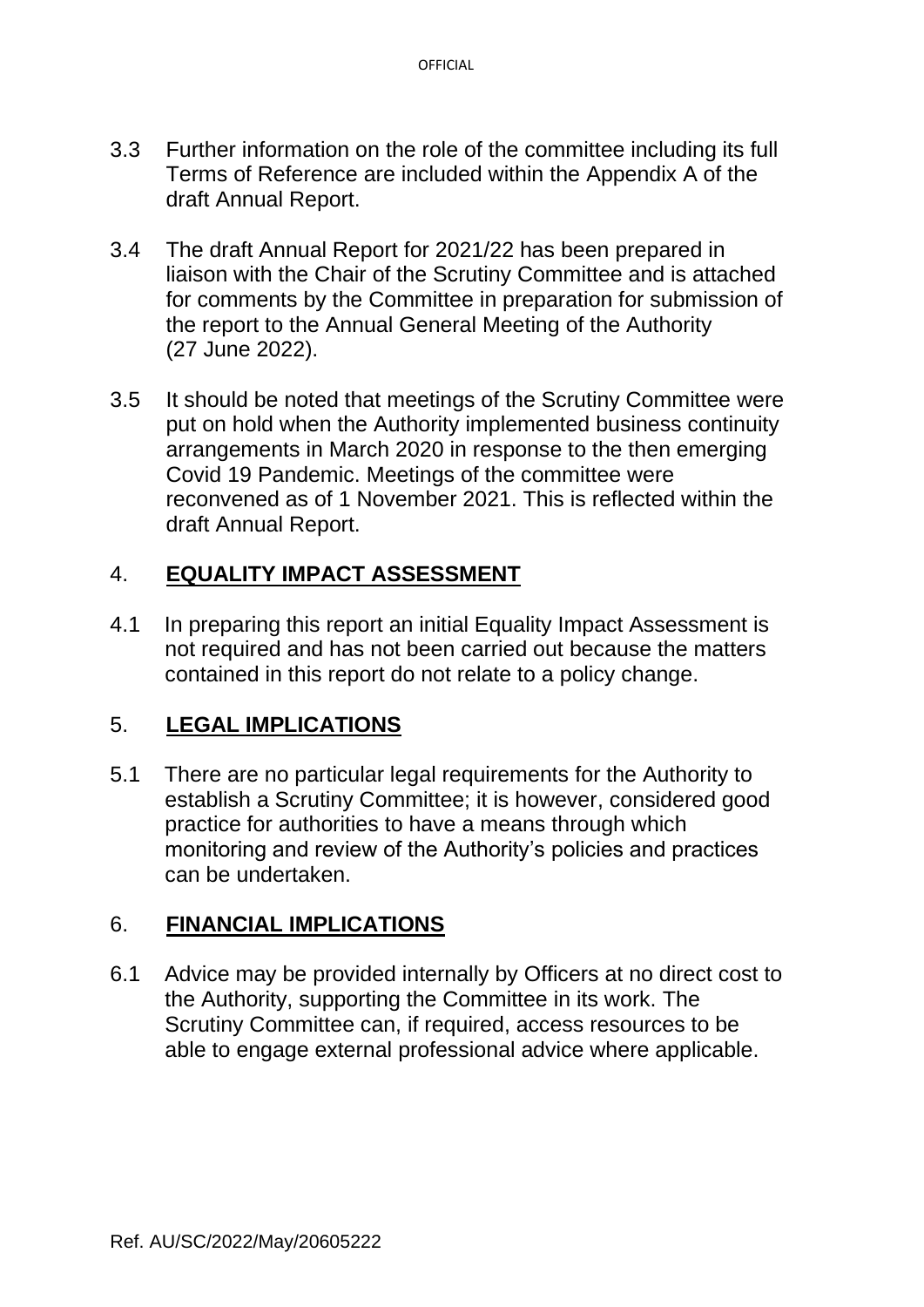### **BACKGROUND PAPERS**

Authority and Scrutiny Committee Reports Minutes of the Scrutiny Committee

Councillor Sybil Spence Chair of the Scrutiny Committee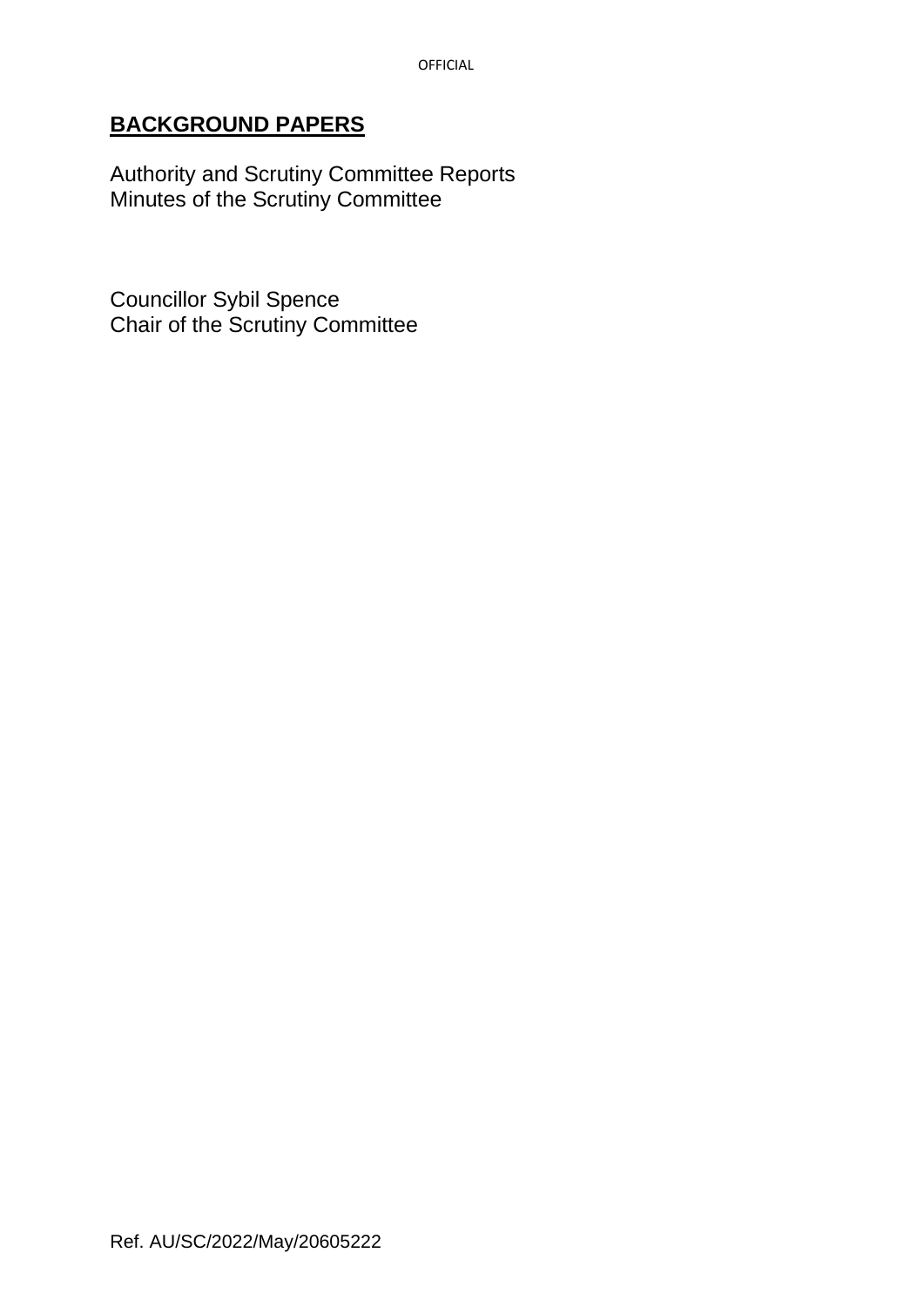OFFICIAL

**Appendix 1**

# WEST MIDLANDS FIRE SERVICE

# Annual Report of the Scrutiny **Committee** 2021/22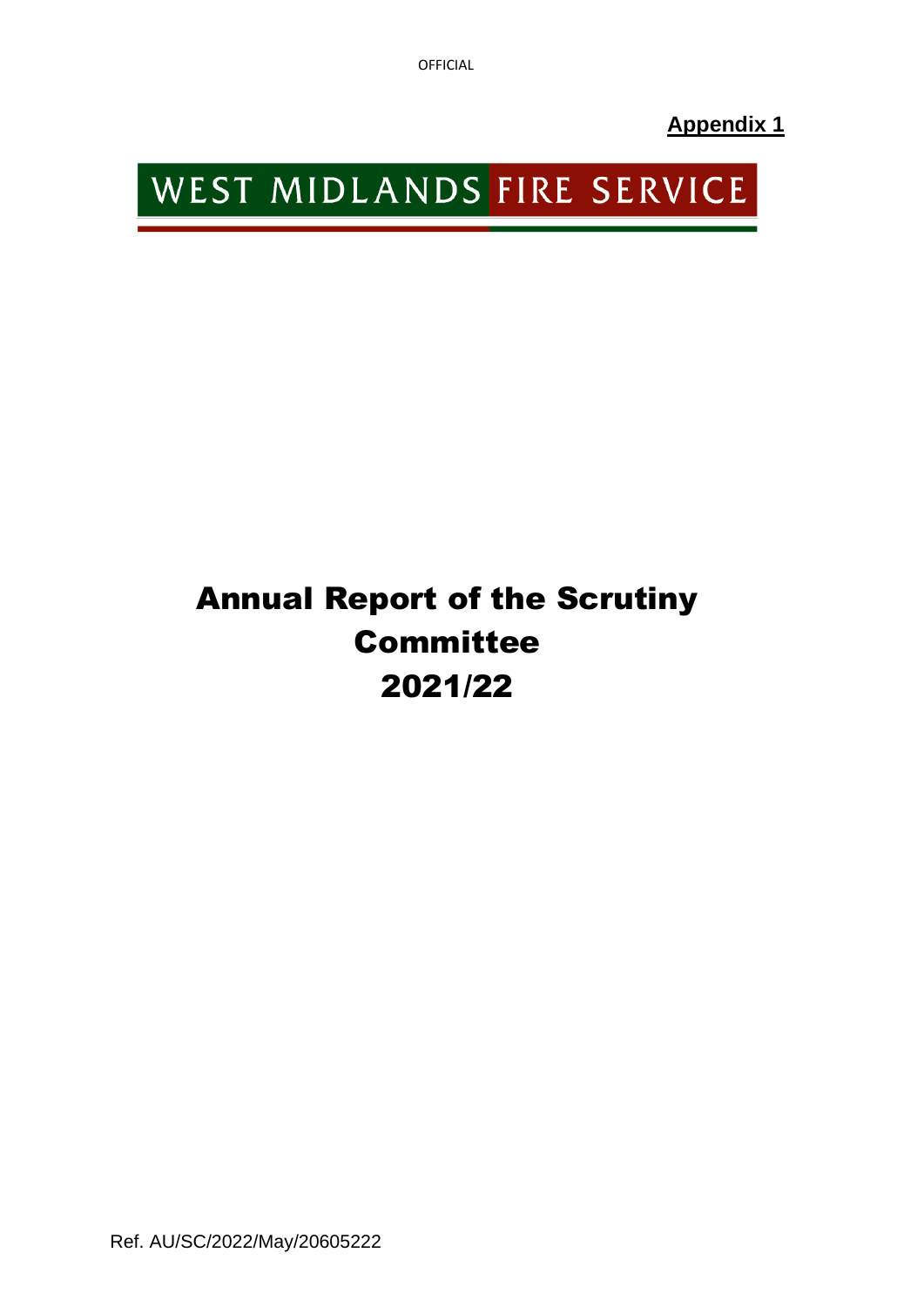#### 1. Background

In line with expectations set out in the Fire and Rescue National Framework the Authority has established a Scrutiny Committee to support it in achieving its strategic objectives. The committee ensures that its policy and budgetary framework is followed and developed to reflect the changing needs and demands in meeting its statutory obligations.

Effective scrutiny frameworks will be in place for both the scrutiny of strategic policy, as well as performance. Aligned to the role of the Fire Authority and Chief Fire Officer (CFO) as set out within the Constitution of the Authority, the scrutiny function should scrutinise decisions made or to be made, on the basis of 'public safety' aligned to the following definitions:

Pre scrutiny enables changes proposed to strategic policy decisions to be scrutinised. These are decisions which if implemented, would change the strategic priorities and outcomes agreed by the Fire Authority (for example, matters contained in Authority 'forward plan' for approval). Pre scrutiny can:

- i) Inform policy development and/or
- ii) Hold the Authority to account

Post scrutiny enables the Fire Authority to seek assurance around operational decisions already made by the CFO and other officers in the delivery of strategic priorities and outcomes (for example: training, partnership working). Post scrutiny can:

- i) Scrutinise performance of specific issues and/or
- ii) Hold officers to account

The key benefits of the Committee can be seen as:

- Complementing the strategic and policy formulation and development work of the Authority and Service.
- Developing the skills of Members to enable them to investigate below the surface of policies, strategies and processes.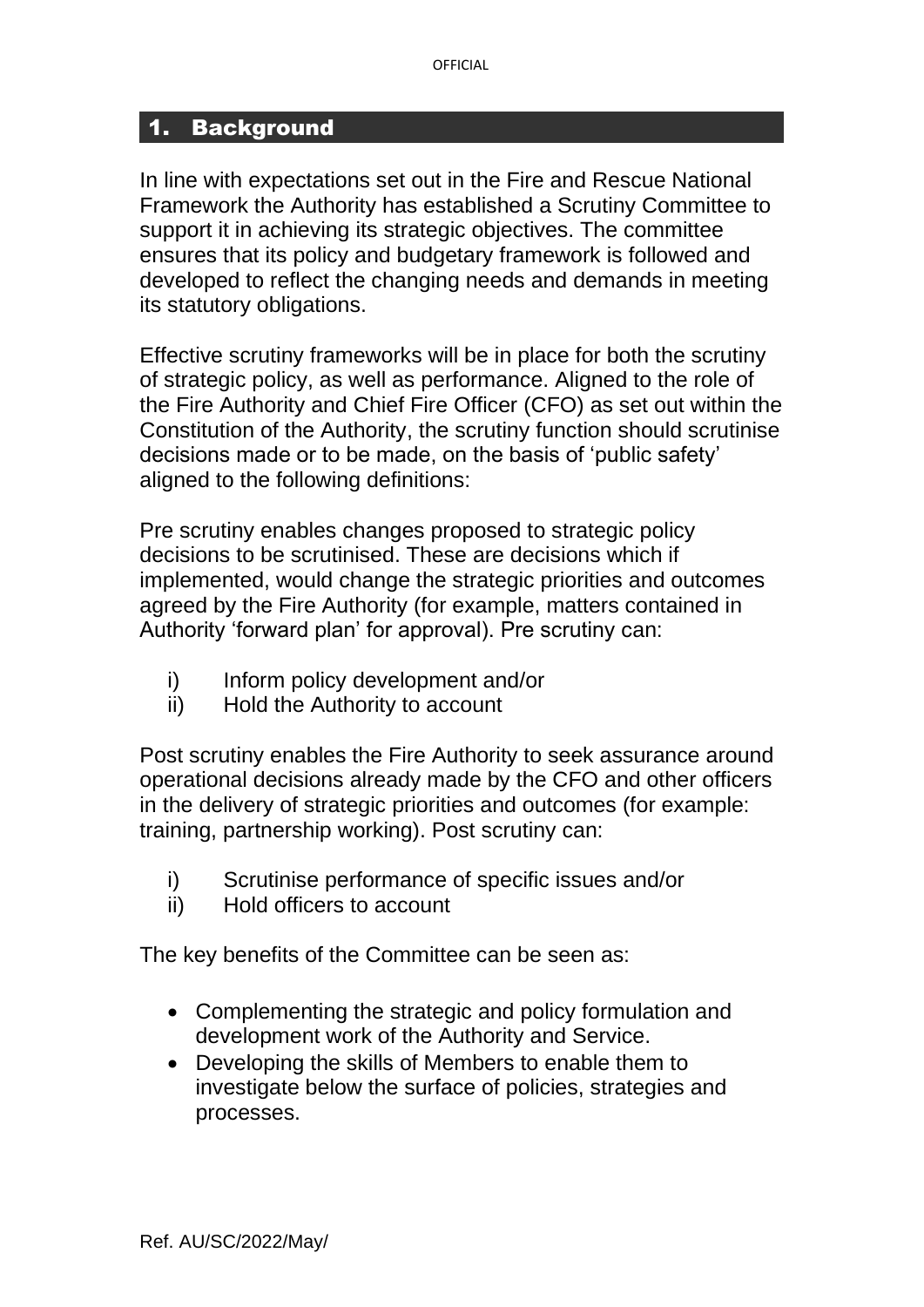- Providing a useful oversight and an element of 'challenge' to performance improvement processes and continuous improvement.
- Encouraging public involvement in the policy process.
- Supporting the development of an environment that stimulates a more reflective, evaluative, and evidence-based culture within the Authority and Service.

The Terms of Reference for the Committee can be found at Appendix A of this report.

# 2. Meetings

Meetings of the Scrutiny Committee were put on hold when the Authority implemented business continuity arrangements in March 2020 in response to the then emerging Covid 19 Pandemic.

Meetings of the committee were reconvened as of 1 November 2021. During 2021/22, the Committee met on the following dates:

- 1 November 2021
- 14 February 2022
- 23 May 2022

### 3. Members & Attendance Record

|                          | 01/11/21 | 14/02/22 | 23/05/22 |
|--------------------------|----------|----------|----------|
| <b>Councillor Barlow</b> |          |          |          |
| <b>Councillor Barrie</b> |          |          |          |
| <b>Councillor Dehar</b>  |          |          |          |
| <b>Councillor Locke</b>  |          |          |          |
| <b>Councillor Singh</b>  | X        | X        |          |
| <b>Councillor Spence</b> |          |          |          |
| <b>Councillor Young</b>  |          |          |          |
| S Middleton (co-optee)   | N/A      |          |          |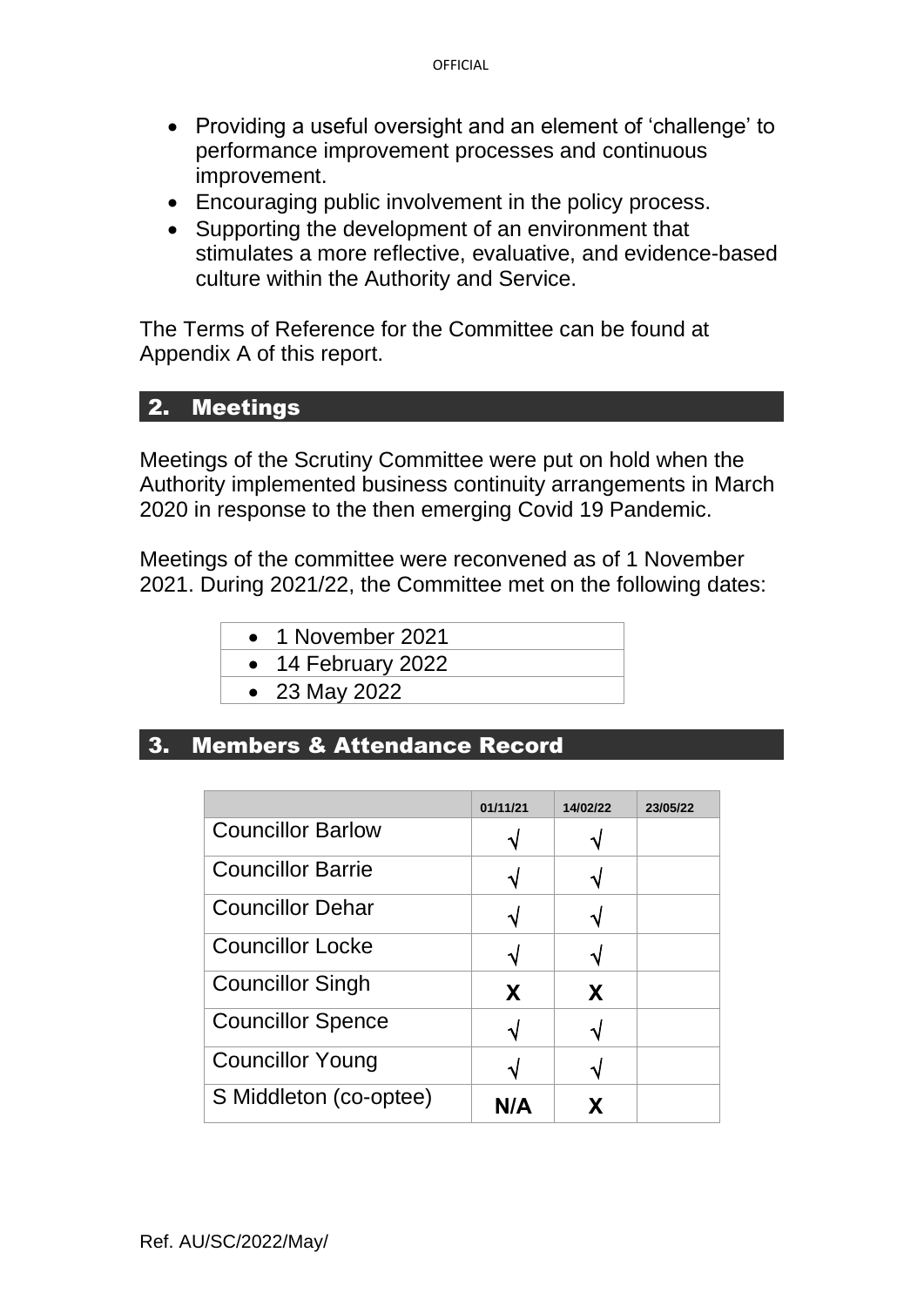Officers from the Authority are also present at meetings as appropriate.

Working Groups are also appointed to consider scrutiny reviews. The Committee are to undertake a maximum of two such reviews each year. Each Working Group is to have a minimum of three Members allocated to it.

### 4. Business

During the year the Committee conducted the following business:

- Diversity, Inclusion Cohesion and Equality Updates
- Dispute Resolution Monitoring
- Progress Update on the Review of Safeguarding in West Midlands Fire Service
- Consideration of Scrutiny Reviews leading to a Scrutiny Review of Safe and Well
- Fire Control Performance Reports
- Work programme selection

### 5. The Committee's main achievements

The Committee believes its key achievements during the year include:

- The refresh of scrutiny arrangements upon the reconvening of the schedule of meetings of the Committee, including appraisal of previously refined terms of reference.
- The consideration of performance related information covering the period from when business continuity arrangements were implemented to date, thus enabling the continued robust monitoring of the Service's performance in the areas of:
	- o Diversity, Inclusion, Cohesion and Equality,
	- o Workforce profile indicators,
	- o Dispute resolutions,
	- o Operational performance of Fire Control.
- The Committee received an update on the progress made to date by the Service in implementing the recommendations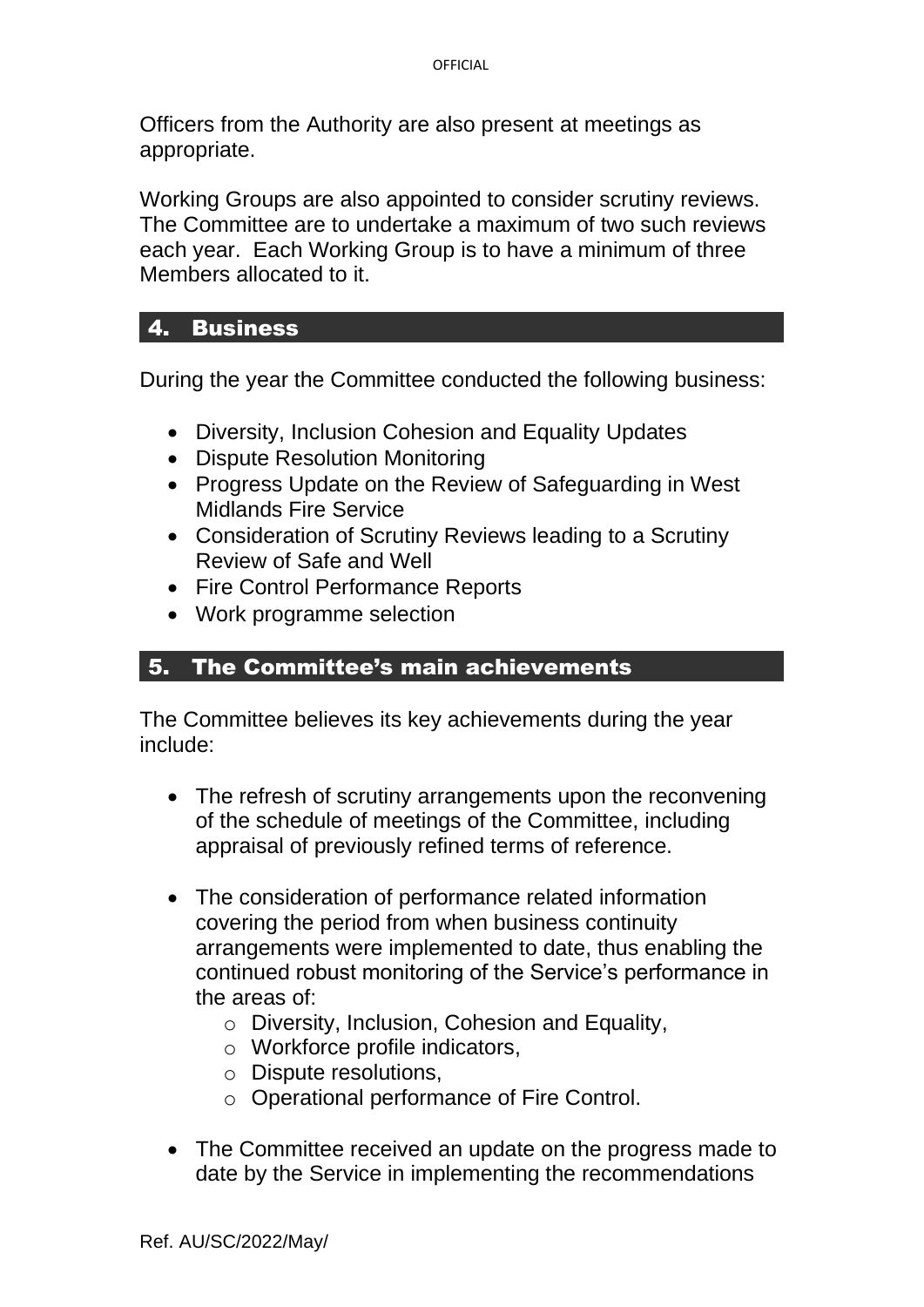that had resulted from the outcomes of the Review of Safeguarding in West Midlands Fire Service, providing assurances regarding the work undertaken to improve safeguarding arrangements and practice within the Service.

- As part of the overview of its Work Programme for the year, the Committee considered themes for Scrutiny reviews, including taking into account reviews and business undertaken by the Committee prior to the implementation of business continuity arrangements. This has resulted in the Committee approving to undertake the Scrutiny Review of Safe and Well. Members and Officers have actively engaged and discussed the review, understanding rationale, purpose and outcomes, with the formation of a working group to oversee and participate in the review as well as the submission of a scoping document to the full Committee. The working group is comprised of nominated Members plus Officers of the Service as and when applicable, with progress to be reported to the full Committee.
- Full details of the review are outlined within the respective reports submitted to the Committee:
	- o Scrutiny Review of Safe and Well (February 2022)
	- o Scrutiny Review of Safe and Well Scoping Document (May 2022)
- It is to be noted that this is a Scrutiny review that is ongoing at the time of writing this report with the review expected to be undertaken over a six-month timeframe. As a result, findings of the review are anticipated to be provided during 2022/23 municipal year and will be subsequently reported to the Authority.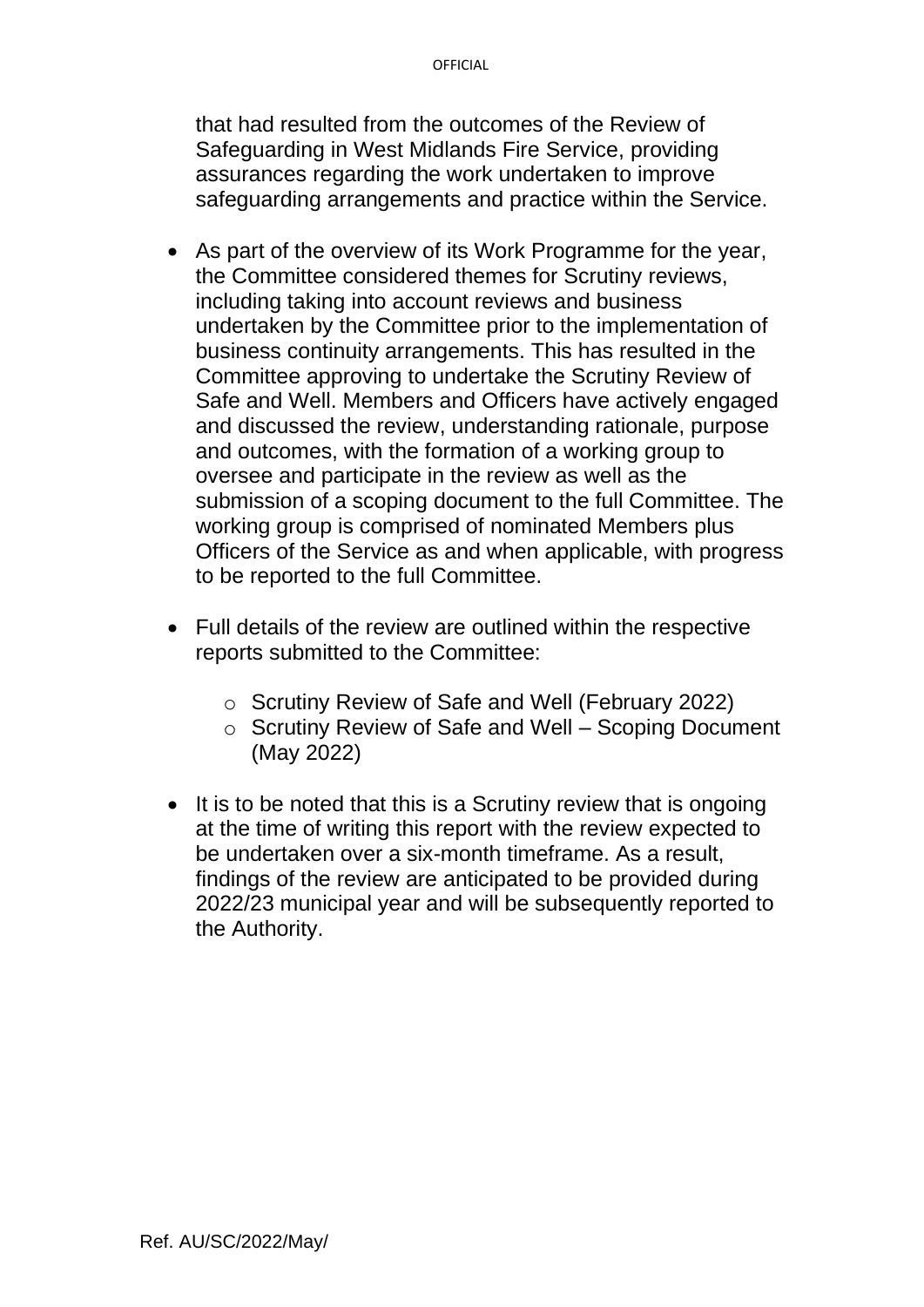### **Appendix A**

### Terms of Reference for the Scrutiny Committee

### **Scrutiny Committee**

To carry out a maximum of two scrutiny reviews per annum selected by the Committee. Such reviews will be member-led and evidence based, and will produce SMART (specific, measurable, attainable, realistic and timely) recommendations to the Authority.

To track and monitor the implementation of review recommendations that are accepted by the Authority.

To summon any officer or member of the Authority to give account in respect of reviews or any other relevant matter.

To manage, in consultation with the Strategic Enabler for Finance and Resources, a specific budget for the purpose of buying in any necessary external advice and support in connection with the reviews.

To receive and scrutinise performance information including progress against the Community Safety Strategy and 'The Plan', the Service's objectives and corporate performance indicators and review performance targets.

To have responsibility for scrutiny of Diversity, Inclusion, Cohesion and Equality and diversity throughout the West Midlands Fire Service and to review policies and monitor performance in relation thereto.

To monitor and scrutinise as appropriate the Authority's HR policies.

To monitor and scrutinise sickness levels, promotion policies and employee exit information.

To receive information and statistics on grievance monitoring and to report outcomes to the Joint Consultative Panel.

To ensure that the Authority is meeting its duties under Health & Safety and environmental and other relevant legislation.